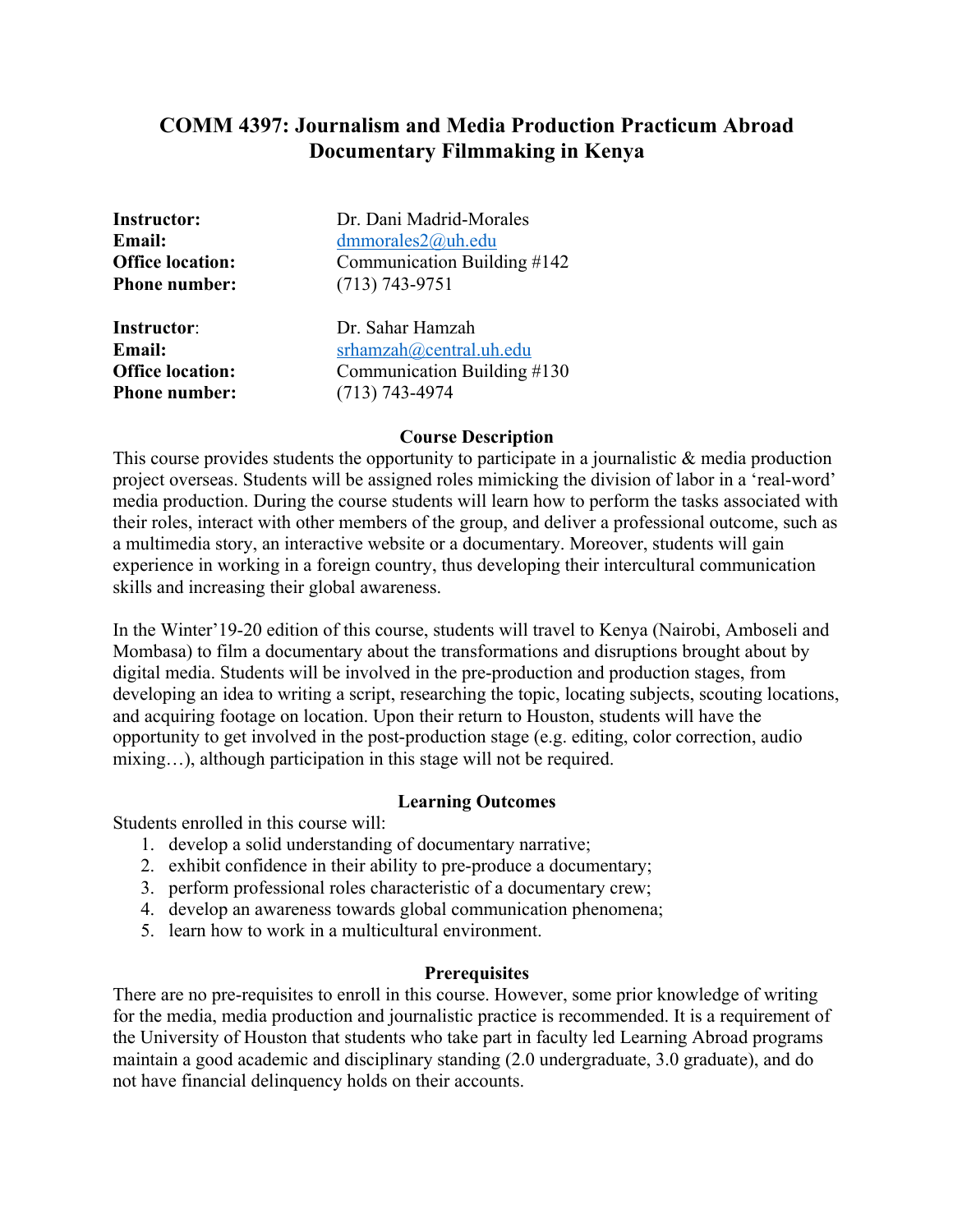# **Course Structure & Schedule**

This course involves a combination of face to face workshops at the University of Houston prior to departing to Kenya; online activities related to pre-production tasks during the Christmas break; and, a two-week long program on location.

Dec 16 – Introduction to Kenya and the Gig Economy, and Scriptwriting 101

- Dec 17 Filmmaking Workshop
- Dec 18 Scriptwriting Workshop

Dec 19 to Dec 23 – Online Pre-production duties

Dec 28 to Jan 12 – Travel to Kenya (Nairobi & Mombasa) for Production

We will meet in room COM 244 during the face to face workshops. A tentative schedule for the workshops is presented below for reference. If a student misses the UH Study Abroad Safety Workshop on Wednesday December 18, they will not be able to travel to Kenya.

|            | Mon, Dec 16               | Tue, Dec 17            | Wed, Dec 18                   |
|------------|---------------------------|------------------------|-------------------------------|
| $10-11$ am | Kenya & Gig Economy       | <b>Equipment Intro</b> | <b>UH Study Abroad Safety</b> |
|            | 101                       |                        | Workshop                      |
| $11-12$ pm | Presentation of voiceover | Equipment Intro        | Scheduling & Call Sheets      |
| $12-1$ pm  | <b>LUNCH</b>              | <b>LUNCH</b>           | Scheduling & Call Sheets      |
| $1-2$ pm   | Script Structure          | Simulation             | <b>LUNCH</b>                  |
| $2-3$ pm   | Shots & Shot List         | <b>Shot Revision</b>   | Simulation                    |
| $4-5$ pm   | Shots & Shot List         | <b>Shot Revision</b>   | Simulation                    |

# **Evaluation**

Students' progress will be assessed continuously throughout the program using a combination of group and individual tasks. There will be no final or mid-term examinations. Students' grade will be based on the following assignments/tasks:

# *Workshops attendance and participation* – 10%

Attendance to the face to face workshops is required. During these workshops, students will be given exercises to complete in class. These might include creating a shot list, creating a production timetable, shooting footage, testing production equipment…

# *Pre-production duties* – 10%

Each student will be asked to complete pre-production tasks such as researching, scheduling, scouting, and contacting interviewees. These tasks will need to be completed before the departure to Kenya on December 28. Failure to complete these tasks will negatively affect the quality of the documentary.

# *Outcome based performance* – 55%

Each student will be assigned to one of three common roles in documentary filming crews

- a. producer/production assistant;
- b. director/camera operator;
- c. audio/light operator & production assistant.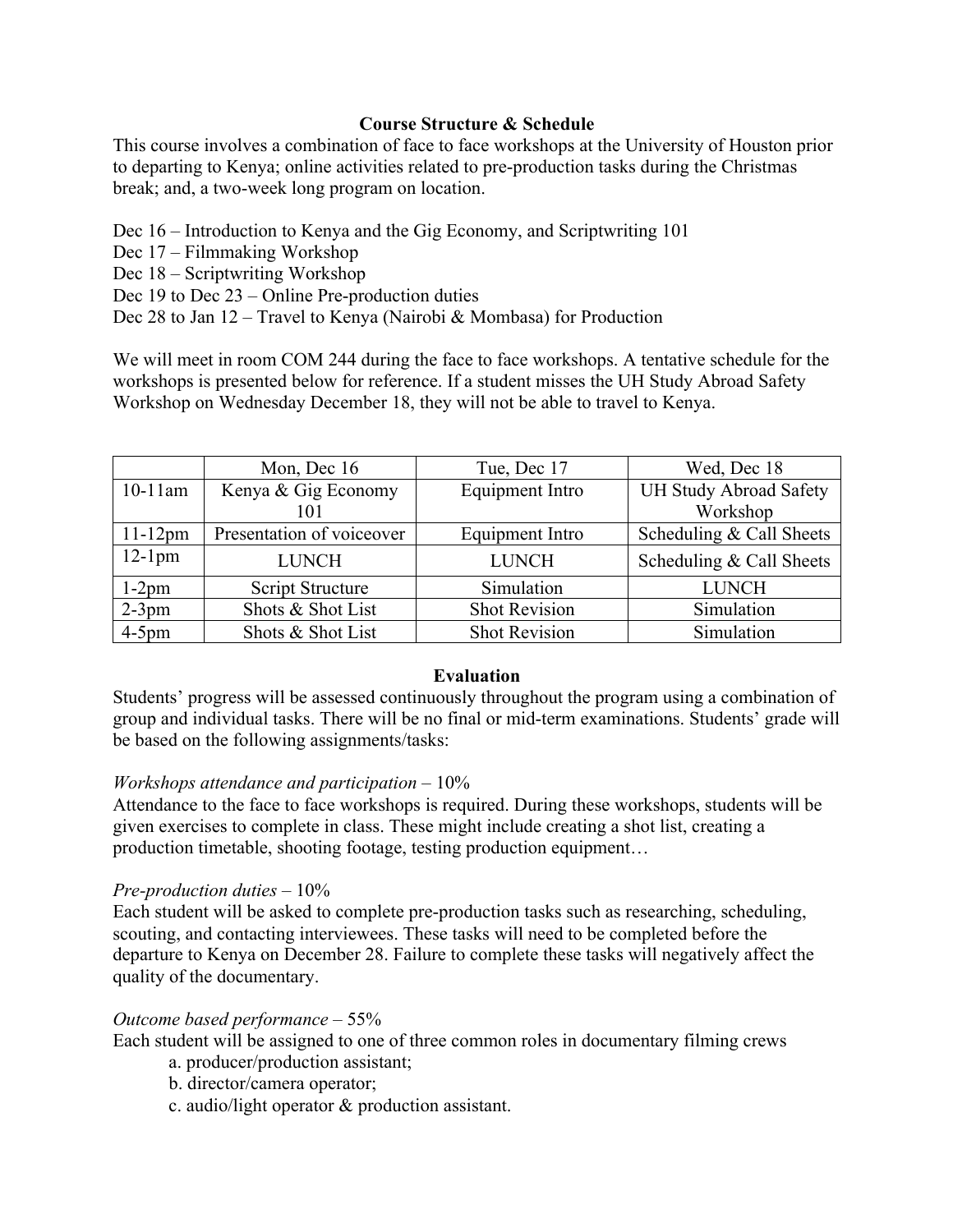On location, students will be divided into 2 or 3 crews, depending on filming needs, and assigned a role for the day. Students will be evaluated on their performance in that role for the day.

Producers will be responsible for scheduling interviews, arranging/scouting locations for shooting, coordinating transportation, and other logistics on set (food, access to power, permits…).

Production assistants will be in charge of supervising that all equipment is functioning and ready for use at the beginning and end of the day. While on set, they will keep track of the shot list, maintain a video/audio log, and handle the slate.

Directors will be responsible for conducting interviews, supervising the quality of image and audio, guaranteeing a homogenous look for the documentary, and supervising the work of all crew members.

Camera operators will be responsible for shooting on location, making sure footage is properly recorded and stored at the end of the day, and making decisions about the look of each shot.

Audio and light operators will monitor audio and lighting on set, make sure that sound quality and lighting is consistent across shots, handle brooms, and storing, logging and tagging all content at the end of the day.

## *Three weekly reflection papers* – 15%

Students will write three one-page reflection papers (single spaced, PDF format, font type Times, size 12pt), due on December 21, January 4 and January 12. Each paper will be worth 5%.

In these papers, students should reflect on their learning process, their experience in Kenya, the relationship with other members of the team, and their overall satisfaction/dissatisfaction with their performance.

The goal of these papers is to have students think critically about the process of making a documentary film, and about the challenges & rewards of working in a foreign country, and working as a group.

Students will submit these papers by sending a DM on Slack to the two instructors.

### *Daily de-briefing sessions on location* – 10%

At the end of each shooting day, the group will meet to discuss any problems/challenges and to plan work for the next day. Students are expected to attend these sessions, and to contribute to the discussion.

## **Textbook & Other Learning Materials**

There is no required textbook for this course. However, students are required to watch the following video materials.

- Before coming to class on December 16, students are required to watch the LinkedIn Learning (formerly known as Lynda.com) course: "Learning Documentary Video: 1